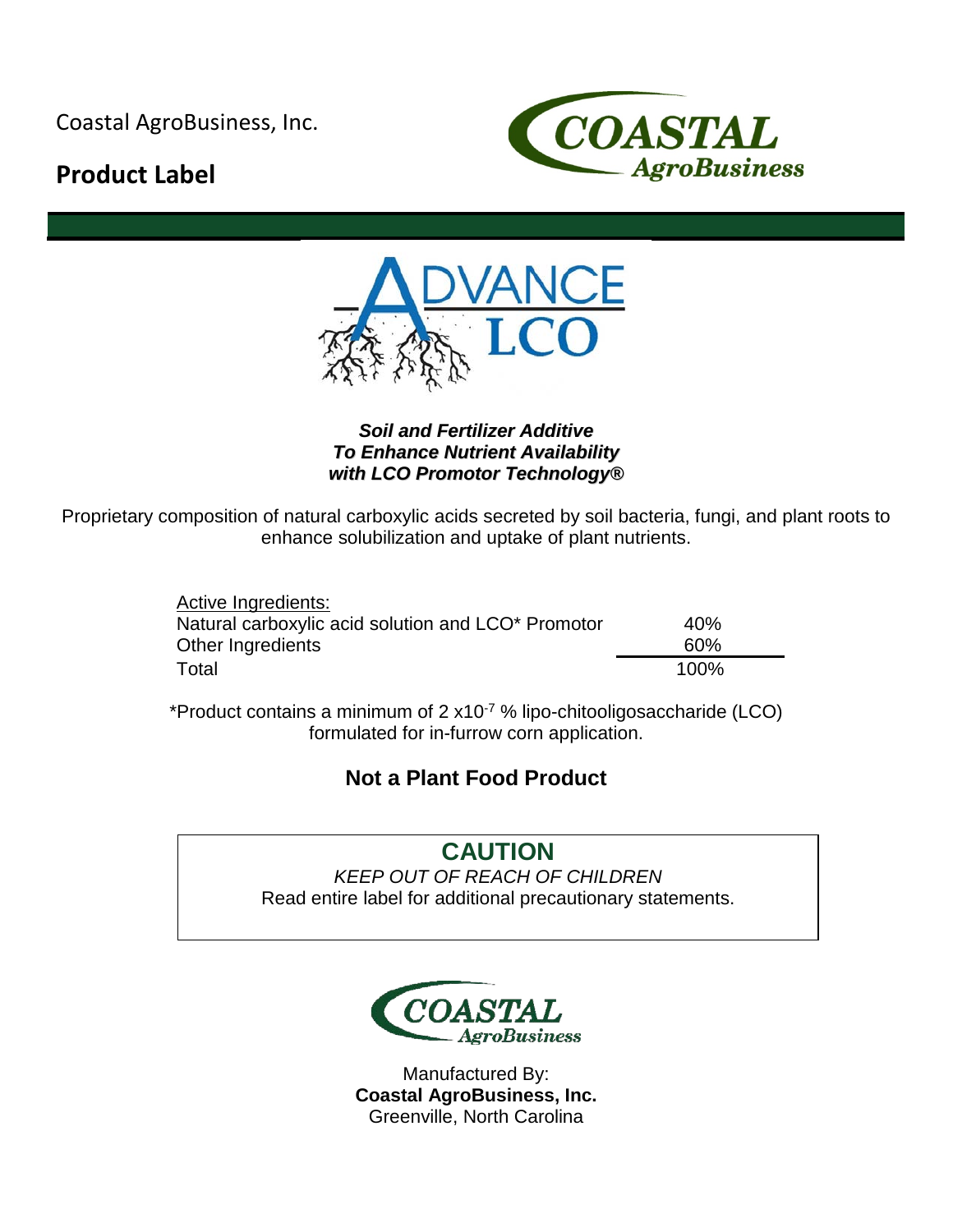#### **GENERAL INFORMATION**

**ADVANCE LCO** is a proprietary composition of natural carboxylic acids secreted by soil bacteria, fungi, and plant roots and LCO Promotor Technology®. The natural acids enhance the solubilization and uptake of plant nutrients by regulating microbial growth and function and by controlling the processes that enhance nutrient availability, uptake, and assimilation. Lipo-chitooligosaccaharide (LCO) is a signal molecule that promotes lateral root growth in corn. The combination of materials in **ADVANCE LCO** will promote root development while improving the availability of added nutrients as well as increase the availability of phosphorous and other nutrients already found in the soil.

#### **PRECAUTIONARY STATEMENTS / HAZARDS TO HUMANS**

**CAUTION**. Harmful if swallowed. Can cause skin, mucous membrane and eye irritation. Avoid contact with eyes, skin or clothing. Use caution when opening. Avoid breathing vapors or spray mists. Use only with adequate ventilation. Wash thoroughly after handling. Remove and wash contaminated clothing before reuse. Do not apply this product in a manner as to directly or through drift expose workers or other persons. Always read and follow product labeling.

# **STATEMENT OF PRACTICAL TREATMENT**

**If swallowed:** Give large amounts of water and induce vomiting. Get immediate medical attention. Never induce vomiting or give anything by mouth to an unconscious person.

**If in eyes:** Flush eyes with copious amounts of clean water for at least 15 minutes. If irritation persists get medical attention.

**If on skin:** Remove contaminated clothing and wash skin with soap and water. If irritation develops, get medical attention.

NOTE: If contact is made with spray solution containing pesticides, follow the "First Aid" statements on the pesticide label.

#### **STORAGE AND DISPOSAL**

Do not store near heat or open flame. Store in original container only. Keep container tightly closed and do not allow water to be introduced into the contents of this container. Keep from freezing. If damaged or leaking, soak up with absorbent material and place in suitable container for disposal. Transfer remaining product to suitable container for storage and label. Do not contaminate water, food or feed by storage or disposal. Do not contaminate water by runoff from equipment wash waters or spray materials. Wastes resulting from this product may be disposed of on site or at an approved waste disposal facility.

**Container Disposal:** Triple rinse (or equivalent) and add rinsate to spray tank, then offer for recycling, or puncture and dispose of in a sanitary landfill or by incineration, or, if allowed by state and local authorities, by burning. If burned, stay out of smoke.

# **AGRICULTURAL USE REQUIREMENTS AND USER SAFETY RECOMMENDATIONS**

When used in conjunction with pesticides, consult pesticide manufacturer's label for worker protection recommendations. Use of waterproof gloves and protective eyewear is recommended when handling this product.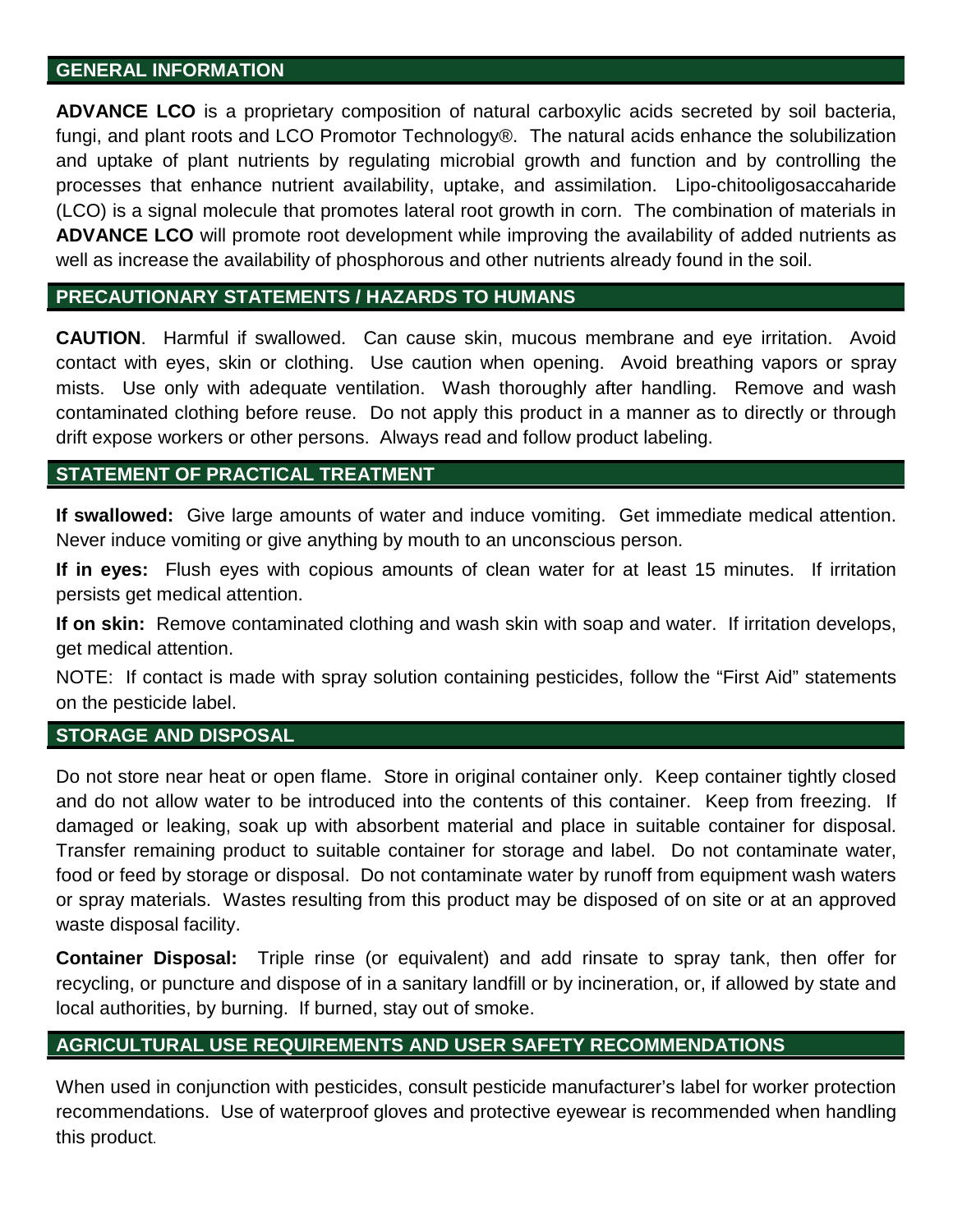#### **DIRECTIONS FOR USE**

**ADVANCE LCO** may be applied in a number of ways to promote root growth and enhance the solubilization, availability, and uptake of plant nutrients. However, for best results **ADVANCE LCO** is designed to be applied as close to the seed germination zone as possible, therefore direct in-furrow application is recommended. **ADVANCE LCO** may be applied to the seed furrow at planting as a neat solution or with starter fertilizer recommended for in-furrow or 2 x 2 applications.

| <b>Application</b> | Rate                                                                                                                                                             |
|--------------------|------------------------------------------------------------------------------------------------------------------------------------------------------------------|
| At Planting        | 8 oz/acre in furrow alone or with starter<br>fertilizer recommended for in-furrow<br>application.<br>10 oz/acre in 2 x 2 applications with<br>starter fertilizer |
| Side Dress         | $10 - 12$ oz/acre with fertilizer solution                                                                                                                       |

# **APPLICATION**

Clean tank before use. Add other products to tank in recommended order of addition before adding **ADVANCE LCO**. **ADVANCE LCO** does not require agitation to remain in suspension/solution. Recommended for in-furrow and/or 2 x 2 applications.

# **COMPATIBILITY**

Mix and apply with compatible liquid fertilizer products recommended for in-furrow or 2 x 2 applications. Perform a jar test prior to tank mixing products to ensure compatibility**. ADVANCE LCO** is an additive to liquid fertilizer. With prolonged storage and varying environmental conditions, all liquid fertilizers can have a tendency to stratify. Coastal recommends checking with your fertilizer manufacturer for proper storage and handling guidelines, including the need for recirculation. If your fertilizer product has been in storage an excess of 3 months or if you notice stratification has occurred, we recommend you recirculate the product for best results.

Due to variations in materials, soils, waters and other conditions, the optimum use rate may vary. When mixing in fertilizer solutions whether for in-furrow, side dress, or other applications, make sure **ADVANCE LCO** is mixed well into the base material to ensure even and proper distribution.